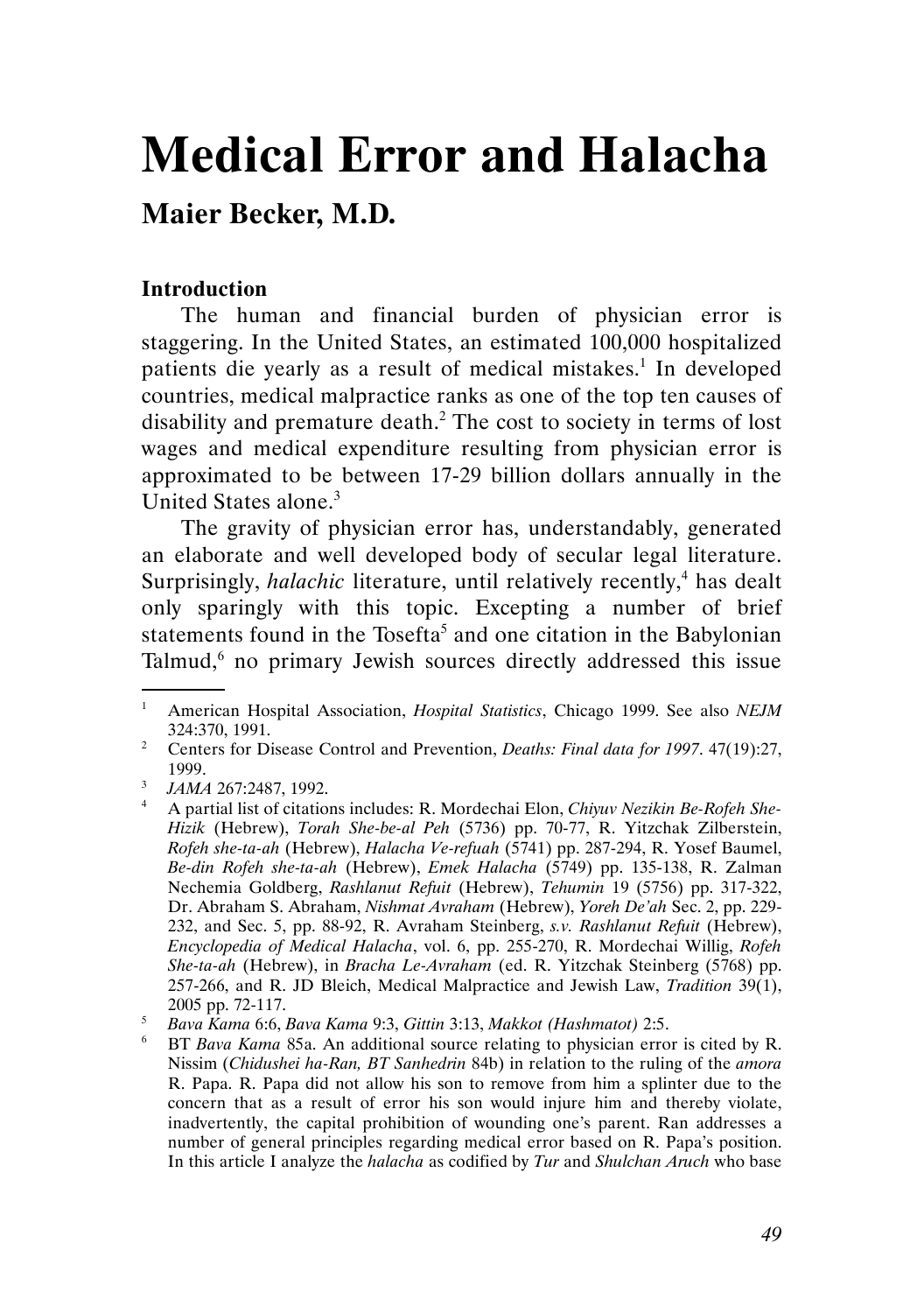until Ramban's *Torat ha-Adam*.<sup>7</sup> The paucity of available sources makes it difficult to readily identify the appropriate legal framework within which this topic should be analyzed. Is, for example, the physician who errs similar to a bailee who is remiss in his duties or should he more properly be compared to a tortfeasor who has damaged his friend's property or injured his person? Perhaps the physician more closely resembles an artisan who damages goods given him or a judge who errs in judgment. Since the legal principles governing the errors of, for example, bailees, tortfeasors, artisans and judges are fundamentally different one from the other, it is of paramount importance to determine which of these cases, if any, physician error most closely resembles.

Identifying the legal model upon which physician error is based, is particularly challenging when addressing cases in which the patient dies as a result of the error. In a narrowly defined set of circumstances in which death results from negligence, halacha mandates galut, exile to a designated city of refuge, for the one who kills through an act of negligence. Furthermore, once relegated to the city of refuge, he may not leave for fear of being killed by the goel ha-dam, the blood avenger of the deceased. Do the laws of galut and goel ha-dam apply to the physician whose patient dies due to error? If galut does apply to the physician, what obligation devolves upon the physician in the current historical epoch in which there are no cities of refuge and *galut* is inoperative?

In a recently published comprehensive review of this topic, $8$ Rabbi JD Bleich addresses these questions by citing authorities who analyze existing halachic models of monetary damages and galut in order to develop a framework in which to assess physician error. These authorities mine the vast literature of *chivuvei mamon* (monetary obligations) and *chiyuvei galut* (the obligation for exile) in non-medical settings and arrive at halachic conclusions based upon the specific model they deem most closely resembles medical error. According to this approach, physicians who harm or kill a

their rulings on the writings of Ramban in his Torat ha-Adam. Ramban addresses R. Papa's concern but appears to understand that removal of a splinter is not considered a medical ministration and is therefore not governed by the principles of medical error. As such, this source is not addressed in the body of the article.

<sup>7</sup> Kol Kitvei ha-Ramban, ed. R. Chavel. II, 42. In this article, the translations of all Hebrew sources are my own.

<sup>&</sup>lt;sup>8</sup> "Medical Malpractice and Jewish Law", *Tradition* 39(1), 2005 pp. 72-117.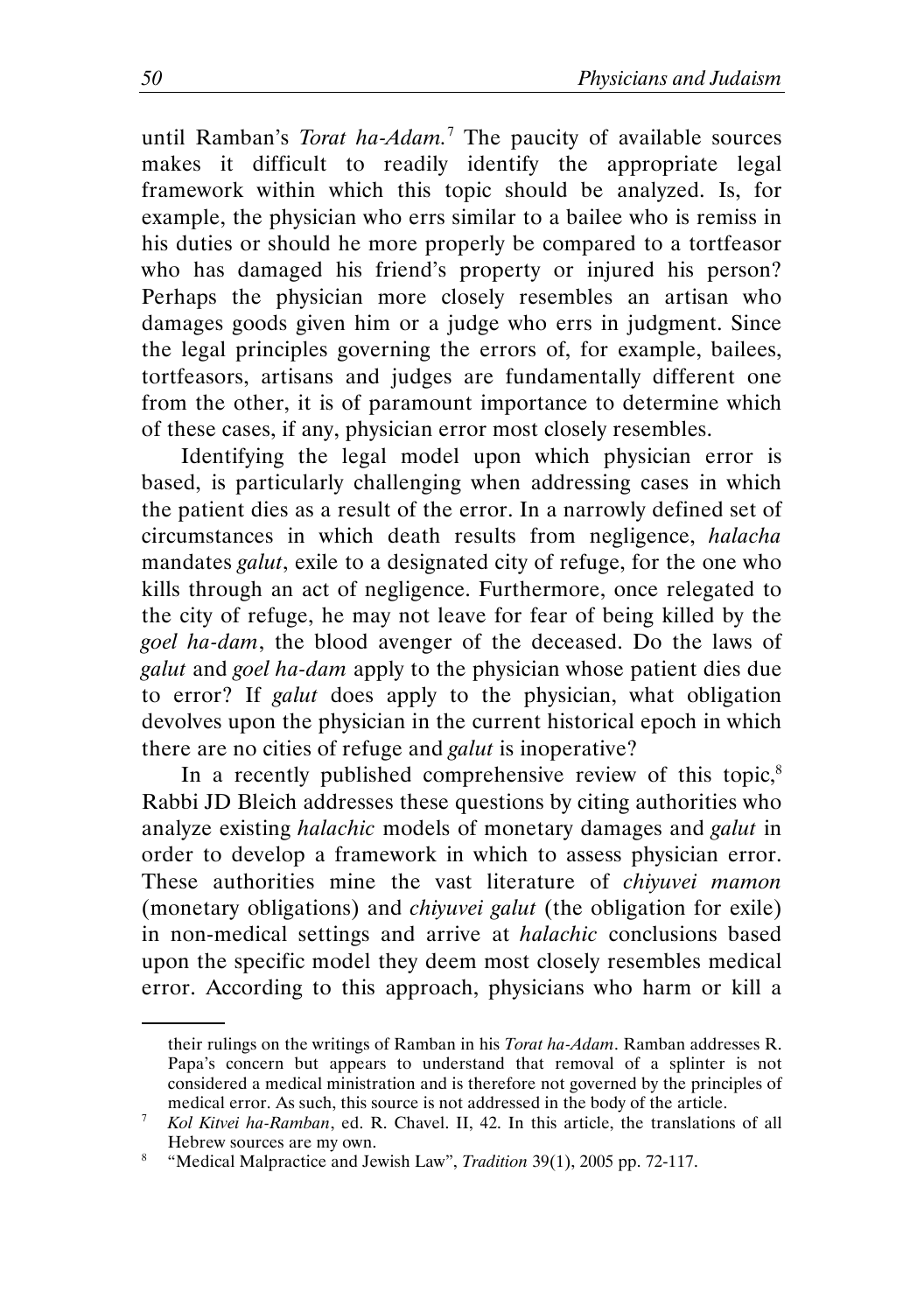patient due to error are judged in accordance with the classic laws of chiyuvei mamon or chiyuvei galut.

In this article, $9$  I attempt to demonstrate that the codifiers of normative *halacha*, R. Yaakov ben Asher (Tur) and R. Yoseph Karo (Shulchan Aruch), based on the position taken by Ramban in his Torat ha-Adam, do not view the case of physician error through the lens of classic chiyuvei mamon and chiyuvei galut. Rather, I suggest, that these authorities understand physician error to be a unique halachic category with its own distinct rules and regulations. In order to clarify the approach I am advancing, and to best understand its practical ramifications, I will begin with a brief overview of the primary sources addressing medical error.

#### Primary Sources

.

#### Sources regarding Galut:

Medical error resulting in the patient's death is addressed in the Tosefta and the Talmud, each on one occasion:

"An expert physician who received permission from the courts to practice medicine (and kills his patient in the course of medical treatment) is exiled."

Tosefta Makkot, Hashmatot 2:4

"Rabbi Ishmael taught: 'verapo yerapeh – and He shall cause him to be thoroughly healed' (Shemot 21:19) from this verse (you derive) that permission was granted the physician to heal."

BT Bava Kama 85a

Tosefta Makkot makes an unqualified statement that a physician is exiled if his patient dies as a result of medical error. Based on this source, some authorities<sup>10</sup> arrive at the conclusion that the physician

<sup>9</sup> In a letter of correspondence printed in Tradition 40(1), 2007 pp. 98-100 I proposed an approach to physician error at variance with that advanced by R. Bleich. This article is an expansion of the ideas expressed in that letter and addresses the criticisms leveled against my analysis in R. Bleich's published response to my letter in Tradition 40(1), 2007 pp. 101-102.

<sup>&</sup>lt;sup>10</sup> See, for example, *Ohr Sameach, Hilchot Rotzeach* 5:6, and *Birkei Yosef, Yoreh De'ah* 336:6.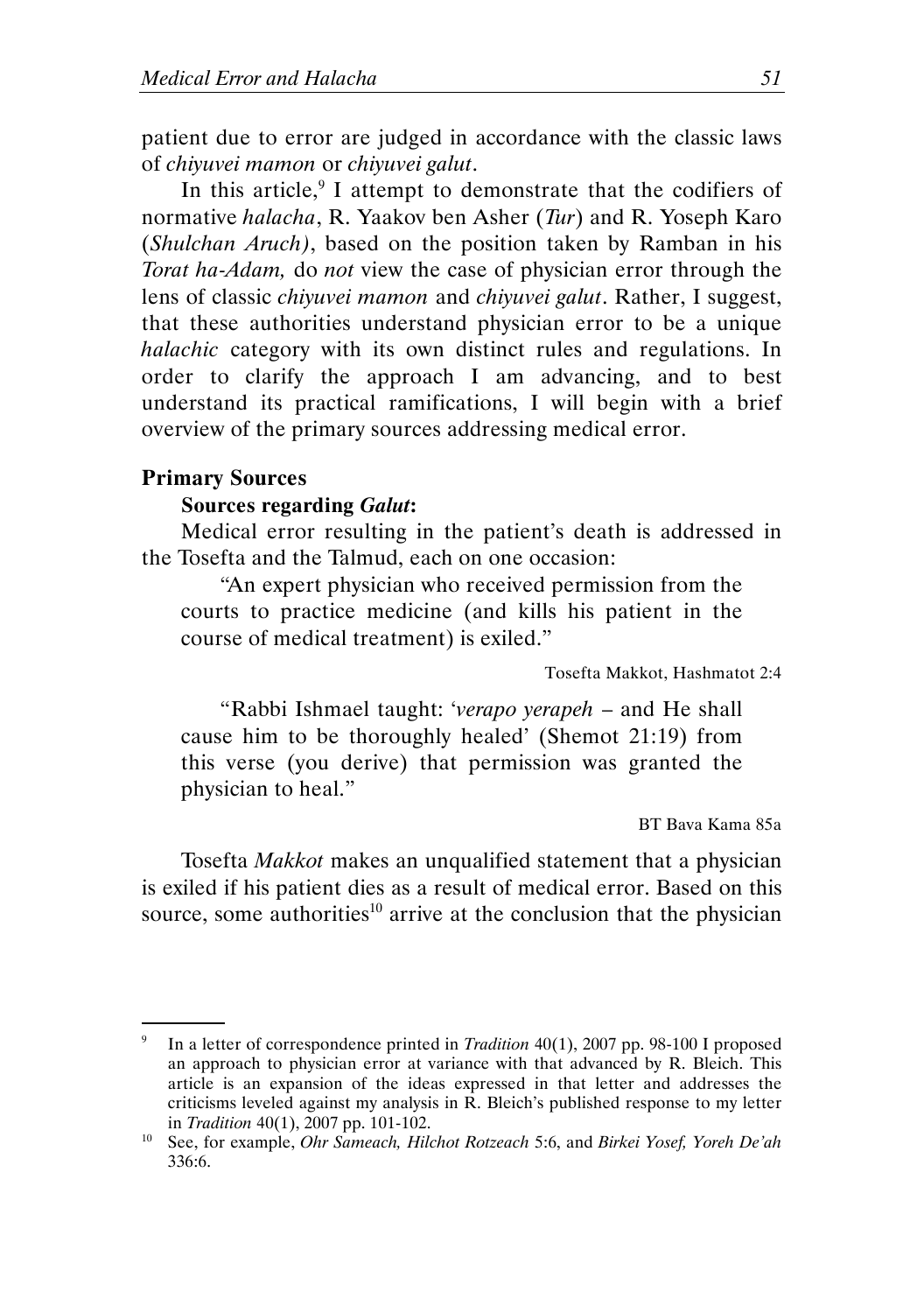has a classic chiyuv galut if his error is similar to the type of error that, in non-medical settings, would obligate galut.<sup>11</sup>

It is unclear, however, whether Rabbi Ishmael's Talmudic statement is in agreement with the Tosefta Makkot. Indeed, when Rabbi Ishmael refers to the permission granted to heal, to what permission does he refer? Is the physician not obligated to heal based on the verse "do not stand idly by your brother's blood?" (Vayikra 19:16). Why would permission be required in order to discharge an obligation?<sup>12</sup> Perhaps then, Rabbi Ishmael's biblically based "permission" is to be understood to refer to an exemption from culpability rather than an allowance to heal.

I will, indeed, attempt to prove that both Tur and Shulchan Aruch understand that according to Rabbi Ishmael there exists a biblical exemption from *galut* based on the verse "verapo verapeh." Prior to providing proof for this contention, I will turn briefly to three sources in the Tosefta which touch upon financial obligations arising from medical error.

## Sources regarding monetary obligations:

"An expert physician who received permission from the courts to practice medicine, if he harms his patient, is exempt from payment according to the laws of man and his judgment is given to (the court of) heaven."

Tosefta, Bava Kama 6:6

"An expert physician, who received permission from the courts to practice medicine, if he harms his patient, is exempt (from payment)"

Tosefta, Bava Kama 9:3

"An expert physician who received permission from the courts to practice medicine, if he harms his patient through

I do not attempt to define the type of error which would, in a non-medical setting, obligate *galut*. The definition of error, as it applies to *galut*, is complex and is beyond the scope of this brief article. It would appear, however, that physician error would have to meet the same stringent criteria of error generally required for *galut*, if the physician is to be exiled.

<sup>&</sup>lt;sup>12</sup> Rashi, BT Bava Kama 85a, s.v. nitna reshut, explains that since human illness results from a Divine decree, permission is, indeed, necessary to allow man to intervene in God's plan. Ramban, as will be seen, offers an alternate explication of R. Ishmael's statement which bears on the issue of physician culpability in the event he errs in the course of his medical ministrations.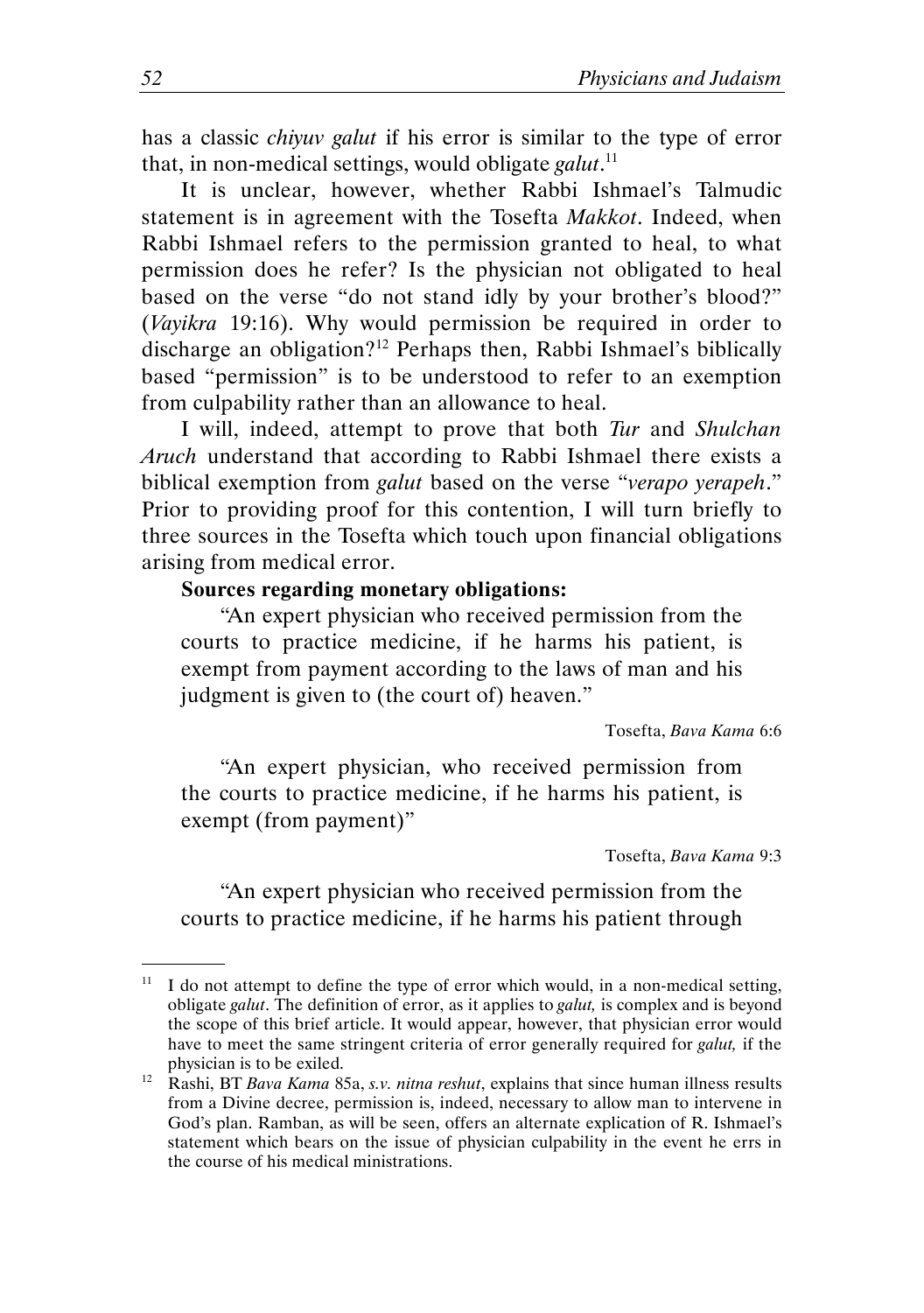negligence is exempt (from payment)… this is so due to a societal need."

#### Tosefta, Gittin 3:13

Tosefta Gittin (3:13), refers to an exemption the physician enjoys from payment. It provides a rationale for this immunity by stating that it is "due to a societal need."<sup>13</sup> According to this source, the rabbis enacted a rabbinic decree providing for financial immunity to the physician due to society's need to attract and retain qualified physicians. If physicians would have to pay for injuries every time they erred, few individuals would enter the field of medicine. Accordingly, this source implies that from a biblical standpoint a fundamental chiyuv mamon exists between the physician and the patient from which the rabbis exempted the physician.

The two sources in Tosefta Bava Kama, similarly refer to an exemption the physician enjoys from paying in the court of law. Neither of these sources, however, provides a rationale behind the physician's exemption and in neither is mention made of a rabbinic decree. I will attempt to demonstrate that the two Tosefta in Bava Kama are, in fact, in disagreement with Tosefta Gittin. These sources view the physician's dispensation as biblical, and not rabbinic in origin. Indeed, I will establish that Tur and Shulchan Aruch understand that Rabbi Ishmael's biblical dispensation from galut, derived from *verapo yerapeh*, applies to monetary payment as well.

It is this proposed biblical exemption from *galut* and monetary payments that, I suggest, confers upon the laws of medical error a unique character, distinct from classic chiyuvei mamon and chiyuvei galut. In order to prove this thesis we start with an analysis of the codified laws in Tur and Shulchan Aruch regarding a physician's obligation of galut.

#### **Galut**

.

Tur (Yoreh De'ah 336), in discussing the laws of medical malpractice writes, "If the physician (in the course of medical administration) causes the death of his patient, and becomes aware

<sup>&</sup>lt;sup>13</sup> The manner in which I have translated and structured this source is in accordance with R. Bleich's reading of the Tosefta as explained in his above mentioned article and further clarified in footnote 52 of that same article.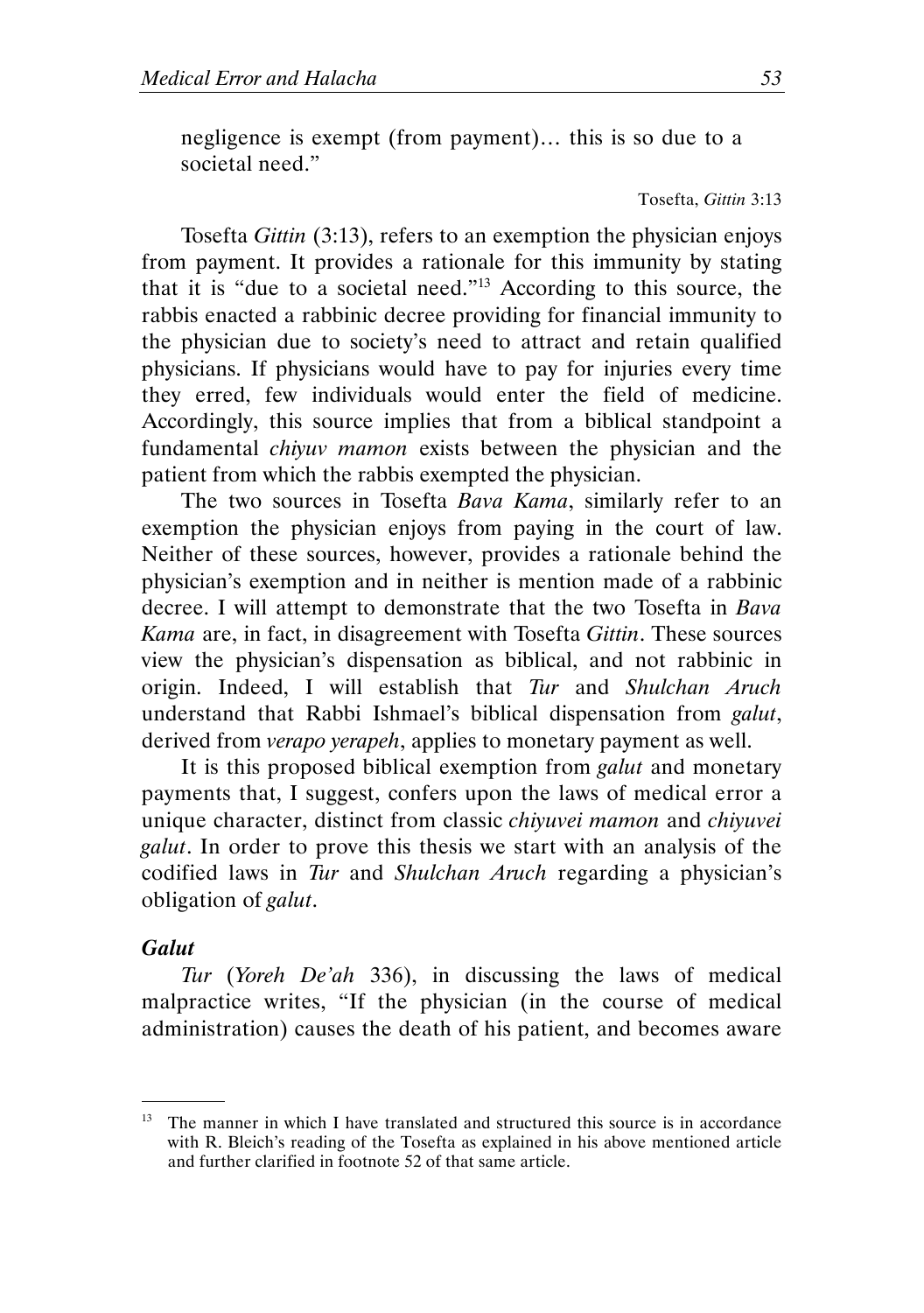of his error, he is exiled  $-\text{goleh}$  – on this account." R. Yoseph Karo (Shulchan Aruch, Yoreh De'ah 336:1) rules similarly.

Tur's codification of galut is most perplexing. Indeed, in Tur's introduction to Yoreh De'ah he defines the purpose of that book as "providing knowledge to adjudicate laws that apply in these times." Of course, the laws of galut had lapsed long before Tur wrote his work. In fact, Tur (Choshen Mishpat 425) expressly states that galut is one of the areas of Jewish law that can no longer be practically implemented. Accordingly, Tur does not cite the obligation of galut anywhere else in his work. Why then is galut codified exclusively regarding physician error?

A number of possible answers have been advanced to explain Tur's curious mention of *galut*. Some authorities have suggested that Tur is emphasizing the gravity of medical error. Others see Tur's inclusion of galut as an indication of a present day obligation for repentance and expiation for *galut* that would have been mandated had cities of refuge been operative.<sup>14</sup> These approaches leave unanswered, however, why *galut* is mentioned solely in the context of medical malpractice. Surely, the gravity and the need of repentance for inadvertent homicide are no less applicable to a wide array of other, non-medical, settings. Why codify galut only here?

It appears, therefore, that Tur's unique ruling regarding *galut*, in the context of physician error, does not refer to its conventional definition. In fact, Tur (Yoreh De'ah 335) in his introduction to Hilchot Rofim states that his laws governing physicians are "a compilation derived from the great master, Ramban" and Beit Yosef explicitly attributes Tur's ruling regarding galut to Torat ha-Adam (Inyan ha-Sakanah). In that work, Ramban explains that the verse "verapo yerapeh – and He shall cause him to be thoroughly healed" (Shemot 21:19) exempts the physician from actual *galut*. Indeed, Ramban states that despite the seemingly unqualified declaration of Tosefta (Makkot, Hashmatot 2:4) that a physician who kills in the context of his work is condemned to *galut*, that statement is *not* to be understood at face value. Instead, *galut* is the physician's "obligation to heaven to exile himself for the death of his patient" and is incumbent only if "the physician is aware of having erred".

<sup>&</sup>lt;sup>14</sup> See Encyclopedia of Jewish Medical Ethics (Hebrew, Second Edition), ed. Dr. Abraham Steinberg, vol. 7 p. 274, footnotes 106-108 for references espousing this approach. See also R. JD Bleich Tradition 40(1), Spring 2007 p. 101.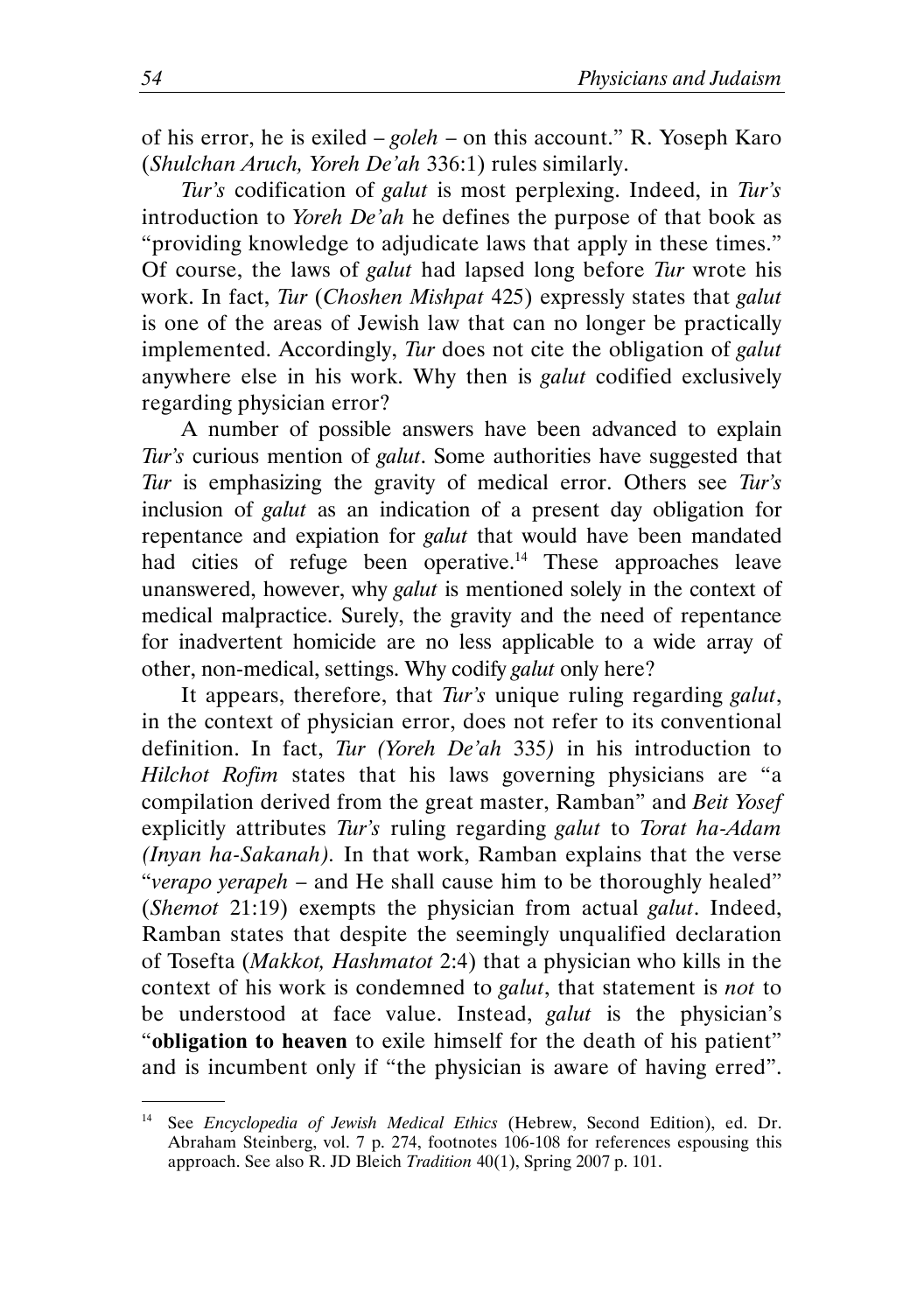Tur apparently views Ramban's obligation to heaven as distinct from true *galut*. The physician who errs is exempt from true galut.<sup>15,16</sup> Tur's normative codification of galut refers to a timelessly .

<sup>16</sup> According to Ramban, the physician is exempt from literal exile on the basis of a unique biblical verse. An analysis of the general laws of *galut*, however, would indicate that the physician should be exempt from galut without the need for a profession specific dispensation. Indeed, Mishna BT Makkot 8a states that a court messenger, who, in the process of administering lashes, inadvertently kills his ward, is exempt from galut. This exemption is explained by the Mishna as arising from the fact that *galut* is limited to cases in which death results from an activity that is discretionary in nature. Since the court messenger is performing an obligatory mitzvah in delivering lashes, he is exempt from galut (Ramban in Chidushei ha-Ramban, Makkot 8a offers a number of explanations to explain the exemption of the court messenger, one of which is based on the messenger's performing a mitzvah). If this is so, we would expect the physician, who in delivering medical care is performing a mitzvah, to be similarly exempt from galut. Why then does Ramban require the unique verse 'verapo yerapeh' to exempt the physician from galut?

Yad Avraham (Yoreh De'ah 336), who understands Tur to refer to actual galut, proposes a distinction between the court messenger and the physician. Unlike the court messenger, who in administering lashes is performing a mitzvah, the physician is not considered to have performed the mitzvah of healing if the patient dies. This distinction is, however, difficult to understand. Surely, the messenger, upon killing his charge, has not performed the mitzvah of delivering lashes. Rather, his intention of performing a mitzvah is presumably what affords him dispensation from galut. A physician, then, should be similarly exempt from galut if his intention was to heal his patient.

 I believe that Ramban's citation of a unique verse to exempt the physician from galut may be understood in light of BT Bava Kama 32b. In that source, the Talmud rules that a court messenger who, upon the direction of the bailiff, administers more lashes than the number assessed by the court, and thereby kills his charge, is, in fact, exiled. Yet, this ruling appears to be inconsistent with Makkot 8a which exempts the court messenger from *galut* in the case where the ward dies as a result of the lashing administered by the court messenger in accordance with the instructions of the court. Perhaps, the two Talmudic rulings can be reconciled by noting that the error, which resulted in death, is fundamentally different in the two Talmudic sources. Makkot 8a refers to an instance in which the court erred in its assessment of how many lashes the recipient could safely sustain. Bava Kama 32b, on the other hand, describes an error in the implementation of the lashes. Apparently, errors in assessment are exempt from *galut* when undertaken with the intention of performing a mitzvah whereas errors in implementation are not.

 If this distinction is correct, the need to cite a unique verse in exempting the physician from galut becomes clear. In cases in which the physician causes the death of a patient due to an error in assessment, he is immune from galut due to the general dispensation afforded to anyone who kills while attempting to perform a

<sup>&</sup>lt;sup>15</sup> Ramban's Biblical immunity from *galut* should not be understood to mean that the physician enjoys immunity for any type of injury he might inflict on a patient. Certain types of mistakes may result from a degree of negligence so egregious that they cannot be classified as falling under the halachic category of error. Under such circumstances, the physician would indeed be culpable in the court of man yet there would be no obligation of *galut* since *halachic* exile is limited to cases which are classified as arising from error.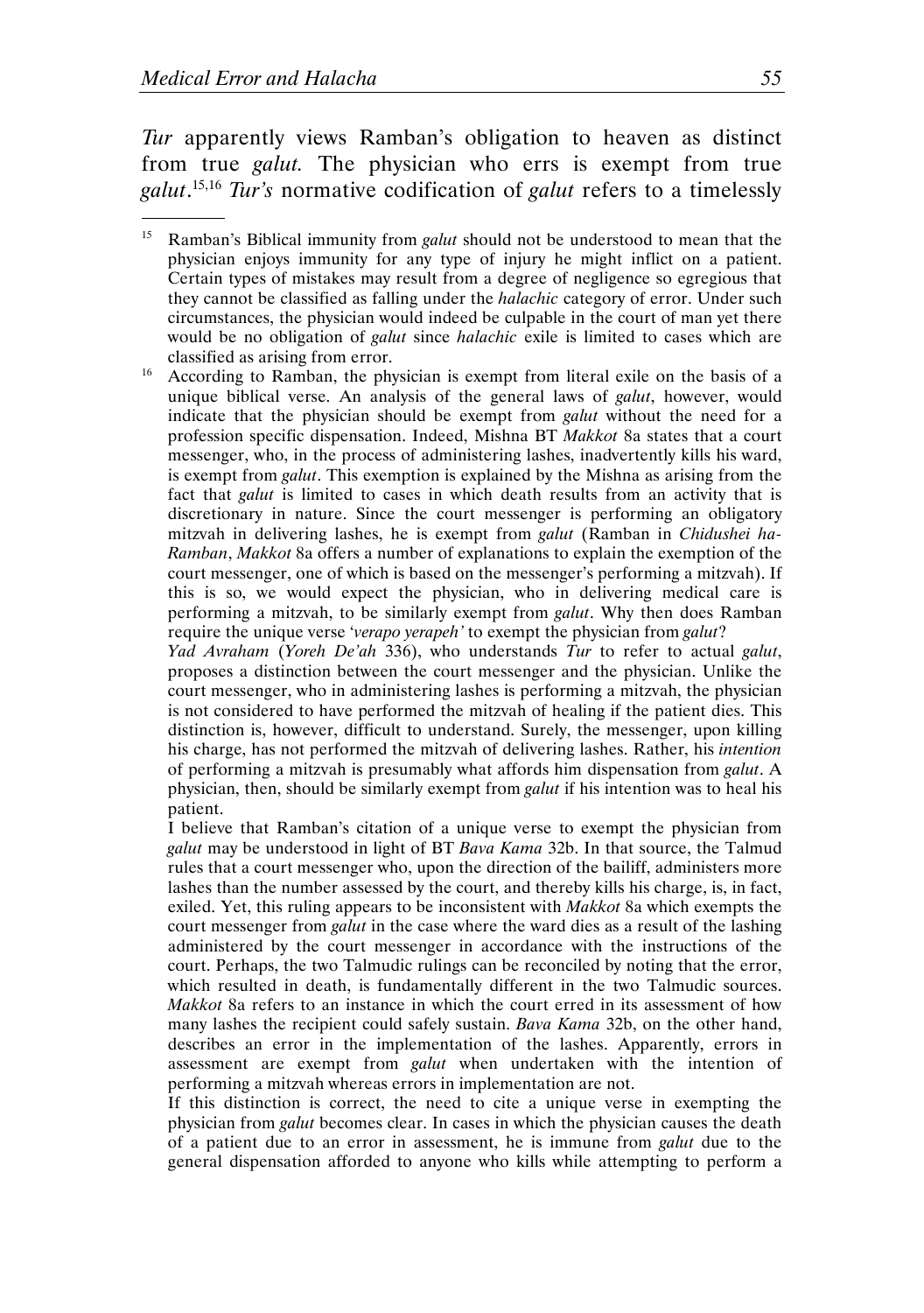applicable obligation to heaven rather than a commandment to flee to a city of refuge. Galut, in this context, is a moral imperative for introspection and self improvement.<sup>17</sup>

Tur's understanding of Ramban, explains the latter's unusual caveat that *galut* is obligatory only if the physician is "aware of having erred." Were *galut* to refer to its' conventional definition, awareness of error would prevent the practical implementation of galut but would have no bearing on the fundamental obligation of exile. Since in the case under discussion, however, *galut* is a requirement to perform self-examination and reflection, cognizance of error is, understandably, a prerequisite. Absent awareness, no self-reflection can take place.

It should be noted that according to Ramban, the verse "and He shall cause him to be thoroughly healed" serves a dual purpose. On the one hand it provides a dispensation from classic chiyuvei galut, and at the same time it generates a residual obligation of repentance.

#### Monetary Damages

.

In addition to dealing with cases in which the patient dies due to physician error, Tur (Yoreh De'ah, 336) addresses circumstances in which the physician harms but does not kill his patient. Tur writes, "If (the physician) practices medicine with a license but errs and causes harm, he is not liable according to the laws of man but he is liable according to the laws of heaven."

The traditional understanding of Tur, as posited by the authorities cited in R. Bleich's article, assumes that the monetary dispensation enjoyed by the physician is rabbinic in origin. Tur's ruling is presumed to be based on Tosefta Gittin (3:13) which states that due to a societal need to attract physicians, the rabbis enacted a degree of financial immunity to the physician. According to this

mitzvah. If, however, the physician errs in implementation of a medical ministration, he, unlike the court messenger, enjoys a unique, profession specific, dispensation from galut based on the verse 'verapo yerapeh'.

<sup>&</sup>lt;sup>17</sup> The manner in which self improvement, in this context, is to be accomplished is not specified. A form of symbolic galut exists in halachic literature and it is unclear whether the obligatory repentance of the physician requires symbolic galut or suffices with other forms of expiation. In any event, according to the approach I am advancing, the physician would not be obligated to flee to a true city of refuge, even in historical epochs in which such cities are operative.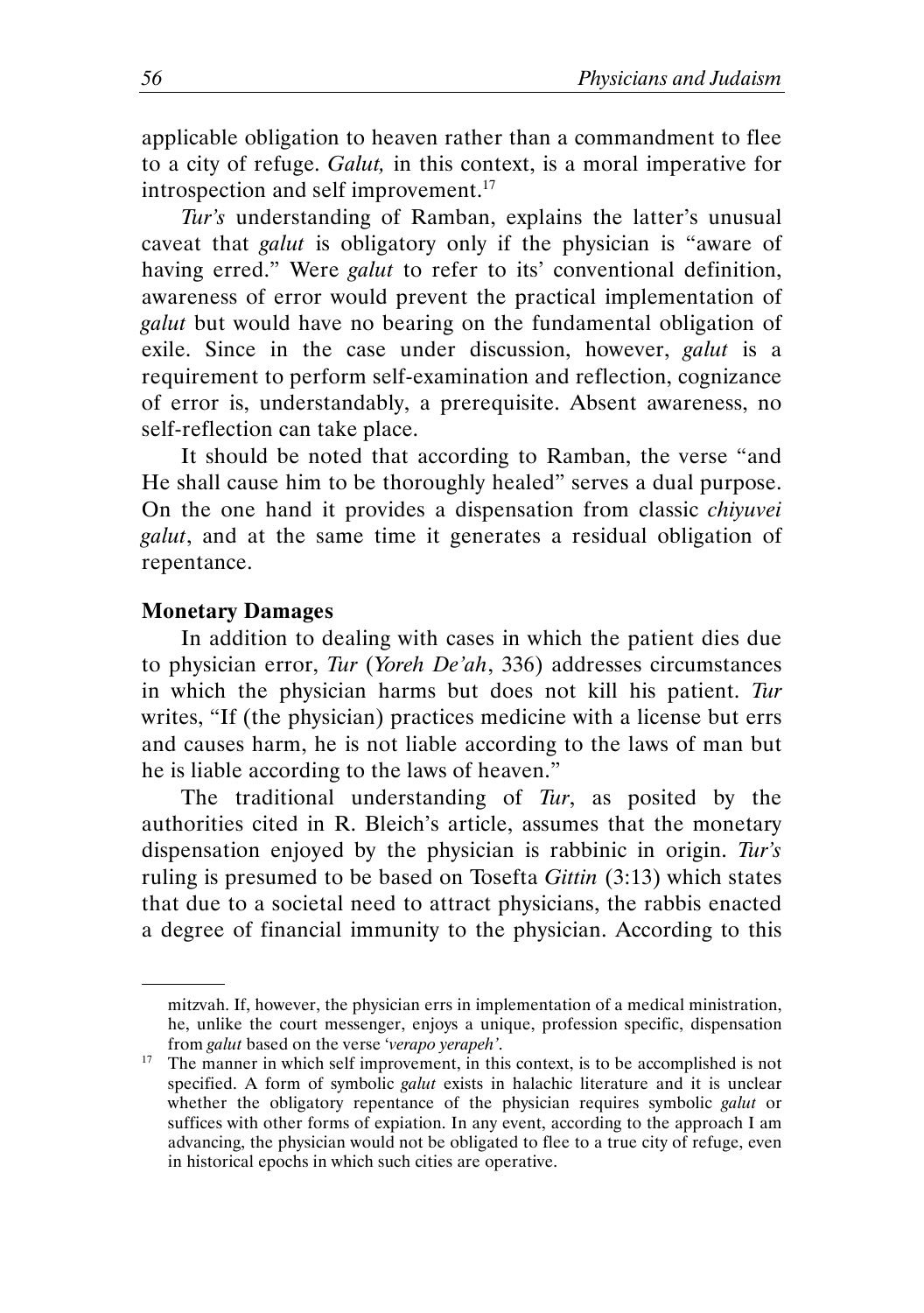.

reading of Tur, an underlying Biblical monetary obligation exists between the physician and the patient and while the courts will not enforce payment of damages, the physician is none-the-less expected to discharge a classic chiyuv mamon which is present according to the laws of heaven.

Tur writes, however, that his rulings on these matters are based on Ramban's Torat ha-Adam. In that work Ramban in discussing the physician's financial obligations first quotes Tosefta Bava Kama (6;6), "An expert physician who received permission from the courts to practice medicine, if he harms his patient, he is exempt from the laws of man and his judgment is given to (the court of) heaven." Ramban continues by saying "the expert, licensed, physician who harms or kills his patient is exempt from paying according to the laws of man but is not exempt from the law of heaven until he pays or exiles himself since he has become aware of his error".

Ramban's formulation, "until he pays or exiles himself" equates the laws governing the physician's financial obligations and his obligation of galut. Ramban implies that the source of the physician's immunity from payment "according to laws of man" is identical to the immunity from exile. Although he does not state so explicitly, Ramban, in parallel to his position regarding *galut*, apparently substantiates his position regarding monetary immunity by reference to the verse "and He shall cause him to be thoroughly healed." According to Ramban, this verse effectively removes the physician from financial liability for tortious battery.<sup>18</sup> So long as the practitioner is expert and licensed, he is defined as a "physician" and thereby granted a biblically based immunity from financial liability.

Of note, Ramban makes no reference to the Tosefta (Gittin 3:13) or to a rabbinic decree in establishing the physician's immunity from payment. Instead Ramban quotes Tosefta (Bava Kama 6:6) which itself makes no mention of a rabbinic decree and

As in the case of galut (see footnote 15), Ramban's position should not be understood to imply that the physician enjoys financial immunity irrespective of the type of error he commits. Certain types of mistakes would be of such an egregious nature that they would be classified as gross negligence. No dispensation would be available to the physician in such a case. The exact parameters defining which types of error are to be categorized as gross negligence is a matter of substantial debate (see R. Bleich's article, ibid, where a variety of opinions are cited regarding this matter). Ramban is stating, however, that so long as the medical mistake is assessed as arising from error, the physician has a biblically based dispensation from payment.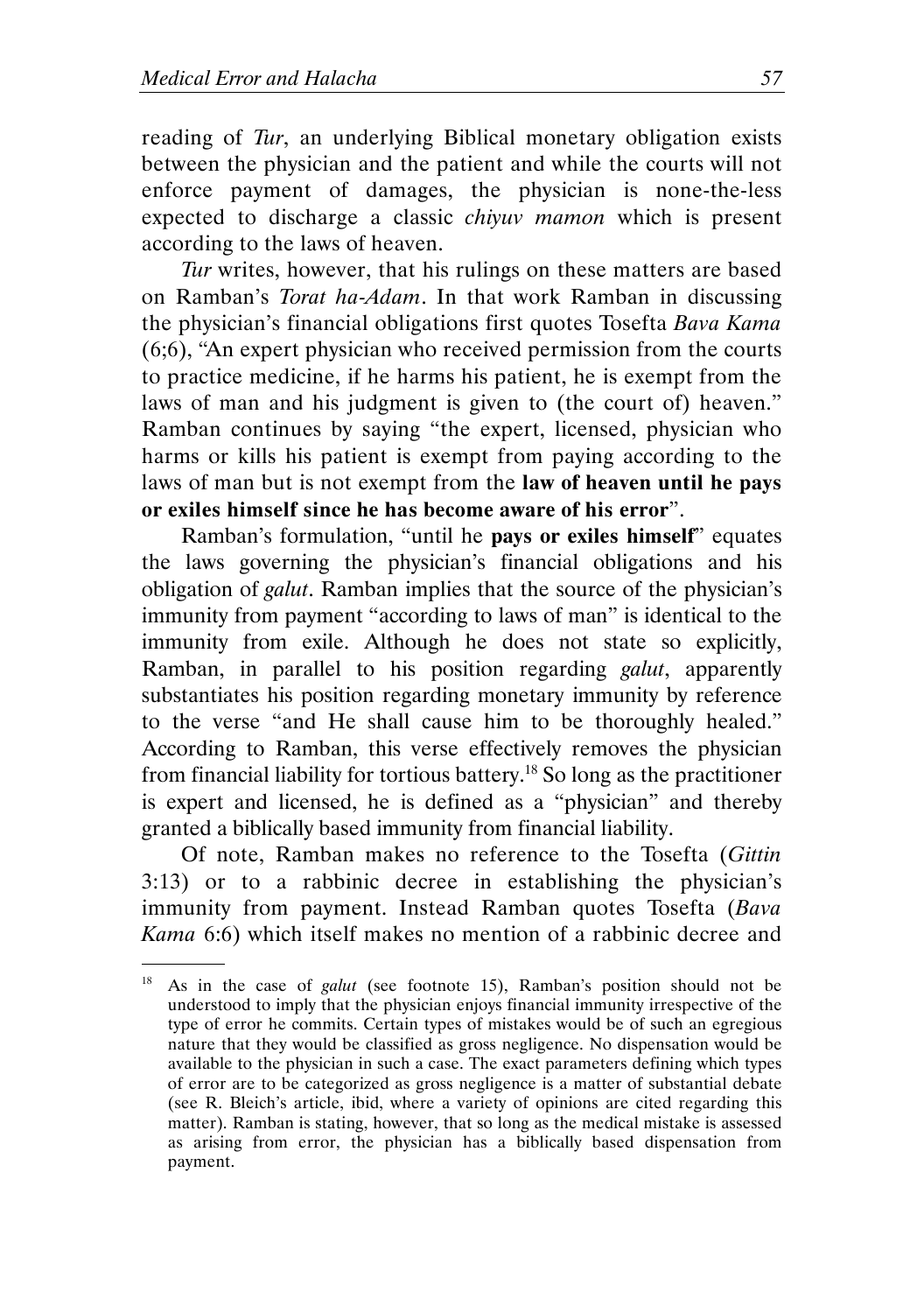is apparently understood by Ramban to argue with Tosefta (Gittin 3:13) and to view the monetary dispensation as biblical in nature. It is upon Tosefta Bava Kama that Ramban, and in his wake Tur and Shulchan Aruch, base their legal positions.

According to Ramban, whom Tur identifies as his source, just as the "obligation to heaven" for a physician to exile himself does not refer to a classic *chiyuv galut*, so too, the monetary "obligation to heaven" does not refer to a classic, *chiyuv mamon*. Like galut, payment is symbolic and is a means of achieving self improvement. Unlike tort litigation, which emphasizes the entitlements of the damaged party, payment by the physician, in the face of error, is a matter between the physician and God.

It is presumably for this reason that Tur and Shulchan Aruch codify the laws of medical malpractice, which superficially resemble cases of torts, in Yoreh De'ah, rather than in Choshen Mishpat. Whereas Choshen Mishpat addresses mamona, the financial responsibilities of bailees, tortfeasors and artisans, Yoreh De'ah deals with matters of *issura*, laws defining man's responsibilities to God. Yoreh De'ah is the appropriate location to place the laws of medical error if, as I suggest, the physician's obligation in such circumstances, is issura, between the physician and God.

This reading of Ramban explains his unusual caveat that monies are owed only if the physician is "aware of having erred." In classic cases of chiyuv mamon, awareness of error would have no bearing on the fundamental monetary obligation. Since in the case under discussion, however, payment is a form of expiation and self examination, cognizance of error is understandably a prerequisite. Absent awareness, no self reflection can take place.

As in the case of *galut*, the verse "and He shall cause him to be thoroughly healed" serves a dual purpose regarding the physician's financial responsibilities. On the one hand it provides a dispensation from a classic monetary obligation, and at the same time it generates a residual obligation of repentance.

## Practical Ramifications

The halachic framework for analyzing medical error suggested in this article is distinct from the one utilized by most contemporary scholars who address this topic. When contrasting two halachic models, it is common practice to sharpen the conceptual distinctions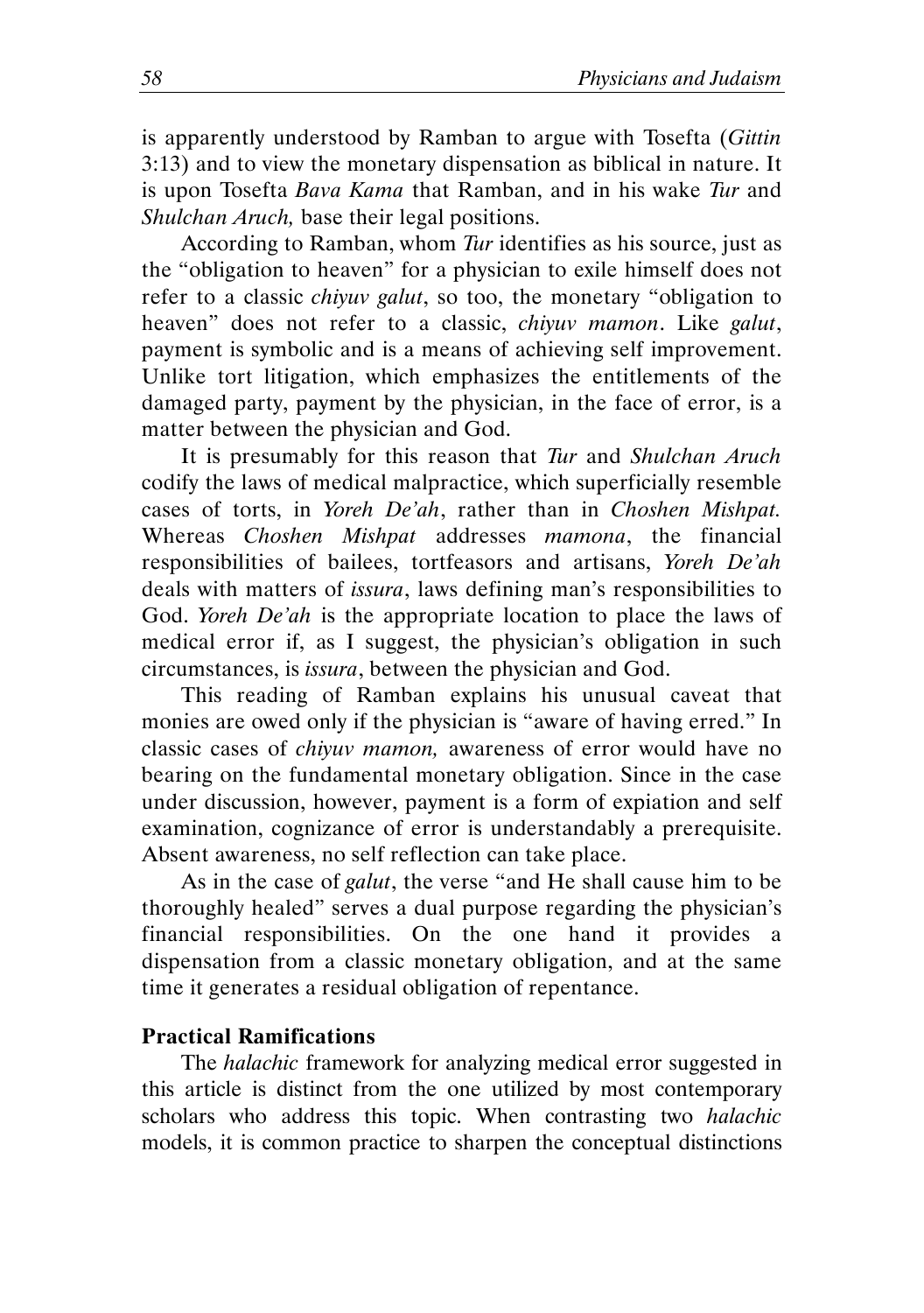.

between the two by testing a variety of practical differences that arise when applying each model to real life scenarios.

Several important practical differences arise between the position of those who understand physician error to be governed by classic chiyuvei galut and by a classic chiyuv mamon with a rabbinic dispensation on the one hand and the approach I am proposing.

The first difference relates to the physician whose patient dies due to a type of error which would, in a non-medical setting, require galut. According to those who view the physician as being obligated in actual galut, were cities of refuge to be operative, the physician would, indeed, have to flee the blood avenger and remain in exile. If, however, as I suggest, the physician is exempt from literal *galut*, medical error would never engender true *galut* even if the laws of the city of refuge were to be reinstated.<sup>19</sup>

Additionally, according to my suggested reading of the sources, in cases of monetary payment by the physician, the patient, although a recipient of the funds, is not a claimant. Payments, which arise as a result of a biblical obligation to heaven, are paid to the injured party despite the fact that the monies are not, technically, owed him. According, however, to those authorities who view physician error as generating an underlying *chiyuv* mamon, the patient is, fundamentally, a claimant.

Halacha views the rights of a claimant as distinct from one who is a recipient of funds but does not enjoy the status of claimant. One such distinction relates to the laws of tefisa; seizing monies without the authorization of *beit din. Tefisa* is applicable when payment is an obligation ben adam le-chavero (between the tortfeasor and the injured party) and in cases in which the *beit din* can not act on behalf of the injured party. In such circumstances the interested party may take the law into his own hands. If, in the case of medical error, the rabbis decreed that monies may not be obtained via court order yet a fundamental biblical chiyuv mamon exists, the patient might enjoy the right of tefisa. If, however, payment is not statutory but rather ben adam la-Makom (between man and God), the patient would have no recourse to this option.  $^{20}$ 

Rambam (Hilchot Rotzeach 8:4) states that in the days of the Messiah, cities of refuge will again be operable.

<sup>&</sup>lt;sup>20</sup> For a survey of the *halachic* opinions regarding *tefisa*, see *Encyclopedia Talmudit*, vol. 7, section Dinei Shamayim pp. 395-396. Although a variety of opinions exist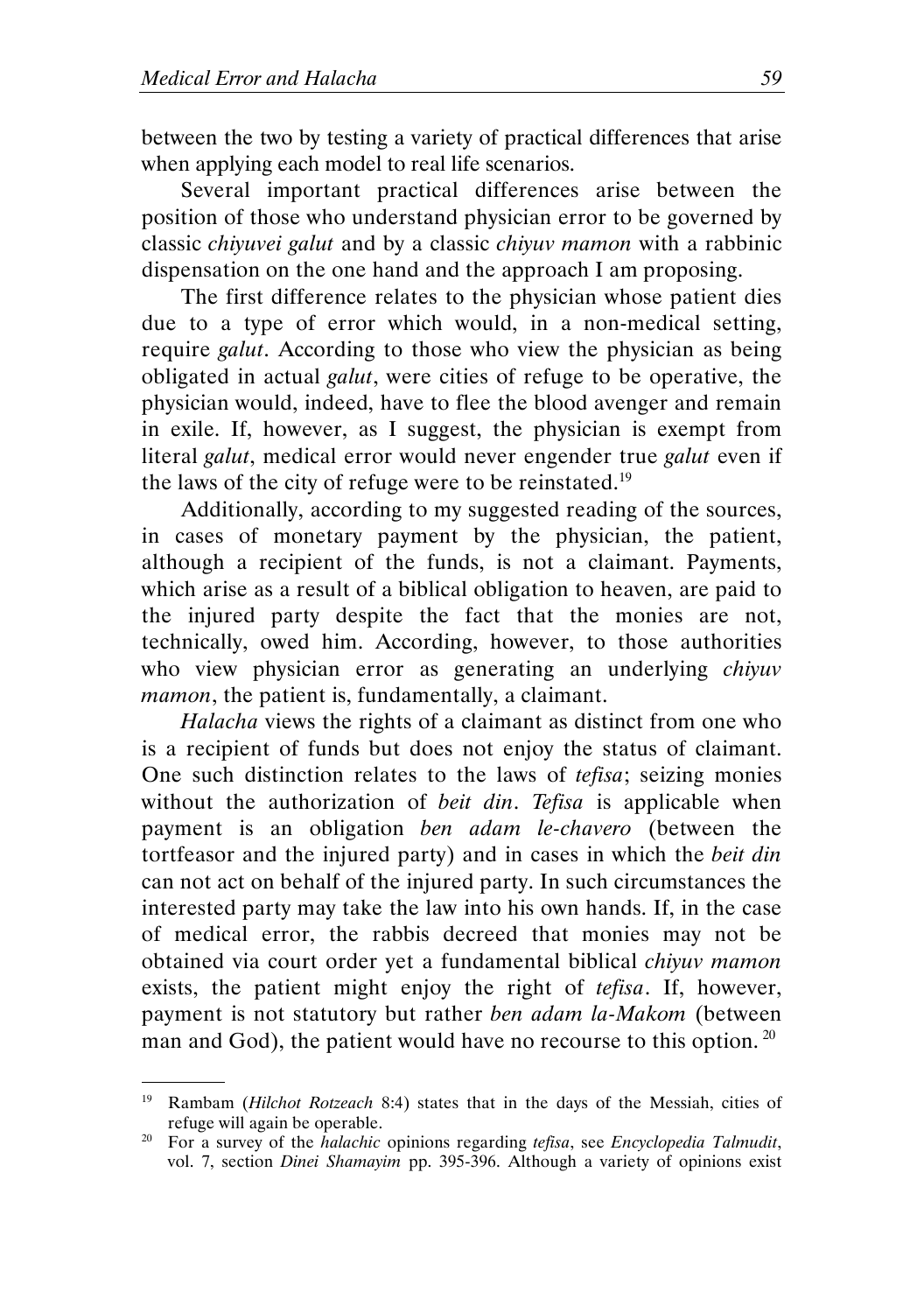An additional distinction relates to whether the estate of the physician would pay the patient if the physician died prior to discharging his financial obligation. If a statutory monetary obligation to the patient exists, the estate would likely be required to pay the patient. If, however, as I suggest, payment is made solely as a means of expiation, this obligation would presumably fall on the physician alone. $^{21}$ 

Furthermore, if the physician's payment is an ethical imperative, factors other than restitution (e.g. recurrent error vs. first time error) could potentially play a role in determining the amount paid. A classic chiyuv mamon, on the other hand, would likely leave no room for such considerations.

Finally, the legal status of the physician who has harmed his patient may depend on whether medical mistakes generate a true chiyuv mamon. R. Menachem Me'iri (BT Bava Kama 56a) rules that an individual, who is obligated to pay an injured party according to the court of heaven, is disqualified as a witness until payment is made. As Me'iri explains "the unpaid monies are a form of theft in the hands of the tortfeasor." Me'iri's statement is made in the context of one who damages the property of another via an indirect action. Certain types of indirect actions, referred to in halacha as grama, are not actionable in court but, rather, generate a heavenly mandated obligation to compensate the injured party. Me'iri's viewing non-payment, in the case of grama, as a form of theft implies that he understands that a chiyuv mamon exists in the eyes

regarding the laws of tefisa, according to most authorities, Ramban is of the opinion that it does not apply in cases which are non-statutory in nature (see for example Shach, Choshen Mishpat 28:1, s.v. ve-chayyav).

 $21$  To the best of my knowledge, the question as to whether *adam morish chiyuv bi*dinai shamayiman le-banav (an obligation to heaven is inherited by the estate of the deceased) is dealt with minimally in halachic literature. The one instance in which such a case is discussed relates to an individual who obtains monies in violation of the laws of usury. In such a case, while the individual himself must, according to the law of heaven, return the funds, those who inherit the funds do not assume this responsibility (see for example Rashba Bava Metzia 61b s.v. R. Yochanan. I am indebted to R. Yaakov Epstein for alerting me to this source). Of note, however, the BT Bava Kama 112a explains that a unique Biblical verse exempts inheritors from returning monies in such a case. This would imply, perhaps, that in cases other than usury, in which no biblical dispensation exists for the inheritors, that they do, in fact, assume their father's monetary obligation to heaven. I suggest, however, that the inheritors would assume such an obligation to heaven only when it resulted from a true chiyuv mamon.